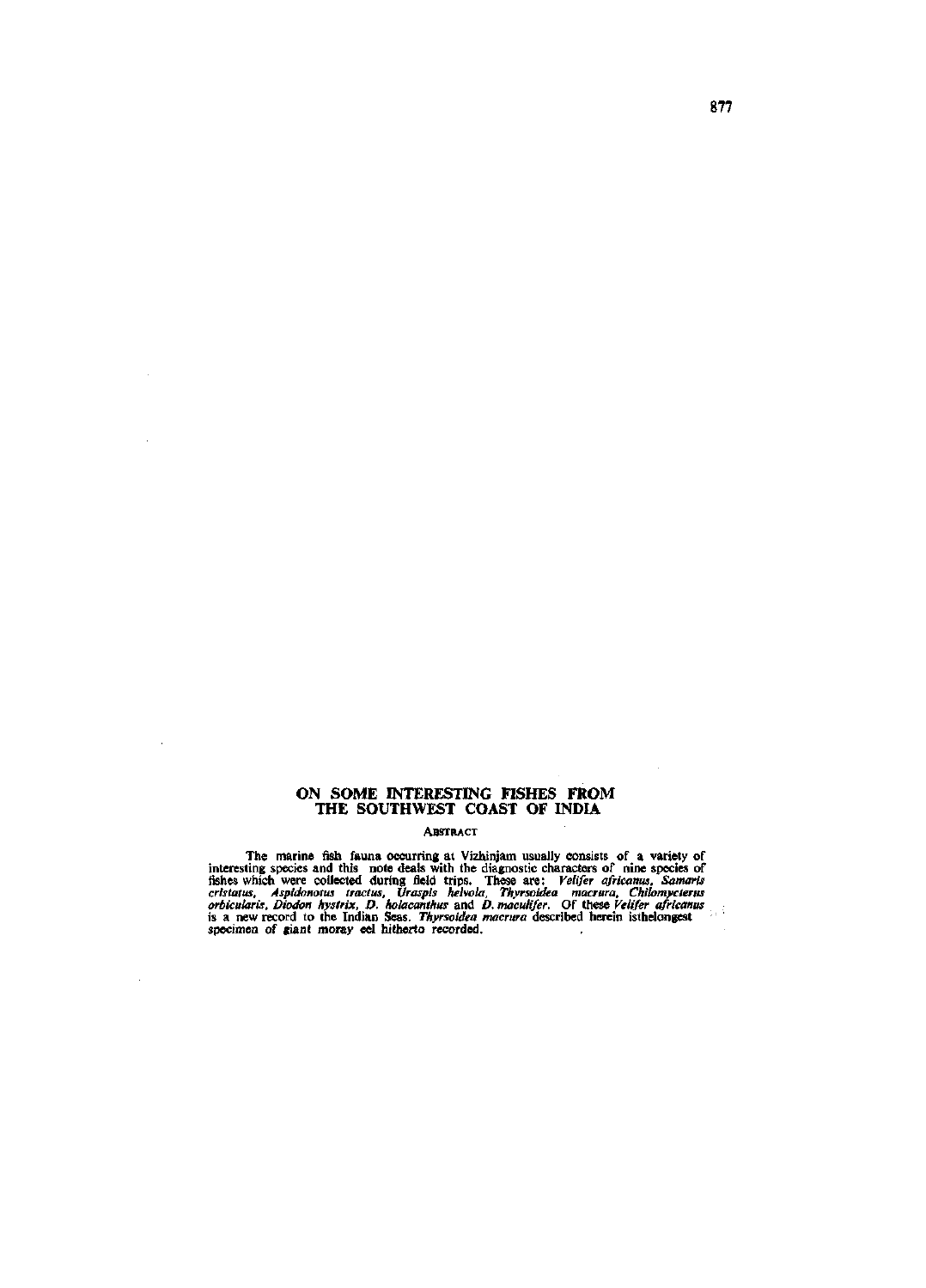## FAMILY : VELIFERIDAE

## Velifer africanus Smith

#### *Velifer africanus Smith,* 1951. *Ann. Mag. Nat. Hist.,* 12 6 (iv) 25; 1961. *The Sea Fishes of Southern Africa,* 515.

D. XXIII, 9; A. XIV, 9; P. I, 16; V. I, 5; L. 1. 70-72; Ltr. 14+1+9;G. R. 4+12. Head 3Q-28-31.03; eye 8.77 to 9.15; snout 9. 86; post orbital 13.10'- 13.79; suborbital 2.11 - 2.76; inter-orbital 8.97 - 9. 15; maxillary 7. 75; dorsal base 71.72- 73.24; anal base 47.59 - 47.89; pectoral 20.42 - 22.07; pelvic 29.66 - 30.28; caudal 30.38 - 30.34; height at posterior orbit 34.48 - 35.92; depth at dorsal origin 44.14- 45.77; least depth of caudal peduncle 8.97 - 9.86; depth at anal origin 48.27 - 50.00 and maximum height of gill raker 1.38 - 1.41 per cent of standard length. Head higher than long, completely scaled except snout; eye smaller than snout; premaxillary and maxillary peculiarly protruded; jaws edentulous; opercular bones smooth, scales moderate, cycloid; pectoral falcate; a spiny projection at base of ventral fin; ventral spine well developed but shorter than rays; dorsal and anal with well developed scaly sheath; spiny portion of both dorsal and anal well developed; in both dorsal and anal, third spine is longest; gill rakers short and stout; colour—silvery white with seven dark vertical bands; spinous part of dorsal and anal black, and soft portion white, ventral black.

*Material:* Two specimens, 142 mm and 145 mm S. L. (188 mm and 192 mm T. L.) from boat seine at Vizhinjam.

*Distribution:* East coast of Africa and Arabian Sea.

#### FAMILY: PLEURONECTIDAE

#### Samaris cristatus Gray

#### *Samaris cristatus* Gray, 1831. *Zoologioai Miscellany,* 4; Smith, 1961. *The Sea Fi.ihes of Southern Africa,* 156.

Since a redescription of this species on a good series of specimens is being published in this Journal (Venkataramanujam and Ramamoorthi, 1973), the single specimen obtained from Vizhinjam Bay is not described here. However, the fin ray and scale counts of this specimen are as follows:

D. 80; A. 55; P. dext. 4; P. sin. O; V. 5; L. 1 .76

*Material:* One specimen, 91 mm S. L. (126 mm T. L.) from boat seine at Vizhinjam.

*Distribution:* East coast of Africa, Arabian Sea, Bay of Bengal, Andaman Sea, Malay Archipelago, Philippines and China.

#### FAMILY: BLENNIDAE

### Aspidontus tractus Fowler

*Aspidontus tractus* Fowler, 1903 *Fish Zanzibar;* **170; Jones and Kumaran, 1965. /.** *mar. biol. Ass. India.* 7 (1): 115.

D.XI, 27; A. 11,26; P. 14; V. I. 4; C. 13. Head 25.60; snout 8.54; eye 6.10; inter-orbital 13.41; maxillary 8.54; pectoral 14.63; pelvic 10.98; caudal 15.85; dorsal base 86.59; anal base 48.78; height of dorsal 9.76; height of anal 9.76; depth

 $\cdot$  ;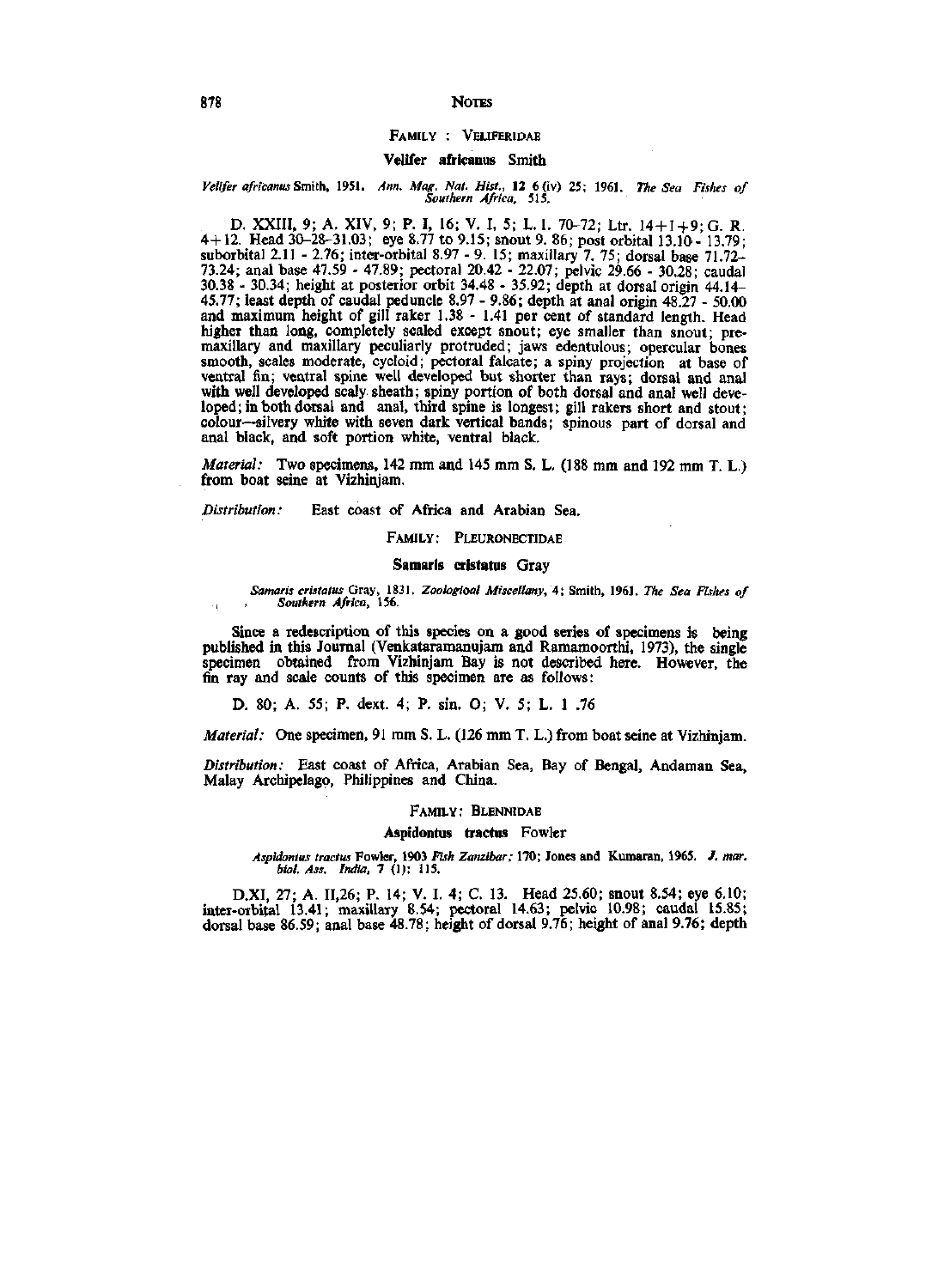at dorsal origin 12.20; depth at ventral origin 15.85; depth of caudal peduncle 9.76 and length of canine 3.66 per cent in standard length. Head pointed, eye smaller than snout. Well developed teeth in both jaws. A strongly curved canine at the hind end of the lower jaw. Gill opening small, extends down before pectoral base. Small barbels three in number on each side of lower jaw. Spines of both dorsal and anal weak. Pectoral broad. Ventral short. Body bluish violet behind the pectoral and brownish yellow anteriorly. Dorsal and anal black except the pale distal ends. A black band from snout to caudal where it spreads completely leaving a white border. Pectoral and ventral pale. A black strip over the lower region of the pectoral origin.

*Material:* One specimen, 82 mm standard length (93 mm T. L.) from shore seine at Vizhinjam,

*Distribution:* Zanzibar, east coast of Africa, Minicoy and now southwest coast of India.

## FAMILY : CARANGIDAE

#### Uraspis helvola (Forster)

# *Uraspis helvola* Reuben, 1968. /. *mar. biol. Ass. India.* 10 (1): 133-151.

D. I (P) . VIII, I, 27-28; A. II. I, 20-21; P. II, 20; G. R. 6+14 - 16. In per cent of standard length, head 30.73 - 33.32; eye 9.71 11.59; snout<br>9.74 - 11.01; inter-orbital 9.63 - 12.28; sub-orbital 3.21-5.07; postorbital 9.74-11.01; inter-orbital 9.63-12.28; sub-orbital 3.21-5.07; postorbital 12.39-15.22; maxillary 13.59-15.94; height of first dorsal 5.50-10.87; height of second dorsal  $17.43 - 23.91$ ; height of anal  $16.05 - 23.19$ ; base of second dorsal 44.66-48.21; base of anal 36.23-38.46; pectoral 33.94-37.44; pelvic 13.67 - 18.84; curved part of lateral line 40.77-44.50; straight part of lateral line 32.52-36.23; depth at first dorsal 39.45 - 42.23; depth at second dorsal 42.20-46.12; least depth of caudal peduncle 5.05 to 5.34; largest gill raker 4.59-5.07 and broadest scute 1.94- 2.75. Head higher than long; eye with feeble eyelids; both the jaws with acute curved teeth in single series; tongue, floor of mouth and palate covered by white membrane, rest of the mouth dark; head naked, except cheek and part of operculum; breast naked; lateral line anteriorly feebly arched becoming straight below 14-15th dorsal ray; first dorsal low, fourth spine the longest; second dorsal and anal not produced; pre-anal spines embedded in skin; pectoral falcate; body dark with seven black vertical bands; first dorsal black; tips of second dorsal, anal and caudal dusky; pectoral and ventral pale.

*Material:* Four specimens, 138, 195, 218 and 206 mm in S. L. (183, 255, 292 and 274 mm T. L.) from boat seine, drift net and shore seines from Vizhinjam and from drift net at Punthura.

*Distribution:* Red Sea, Gulf of Oman, Somalian Waters, Agulhas waters, Mozambique Channel, Arabian Sea, Bay of Bengal, Jawa and Flores Sea, Celebes, Indian Ocean Equatorial Counter Current, South China Sea, Philippines and Atlantic.

#### FAMILY: MURAENIDAE

## Thyrsoidea macrura (Bleeker), 1864

*Thyrsoidea macrura* James, 1965. /. *mar. biol. Ass. India,* 7 (2) : 401-405. (Synonym).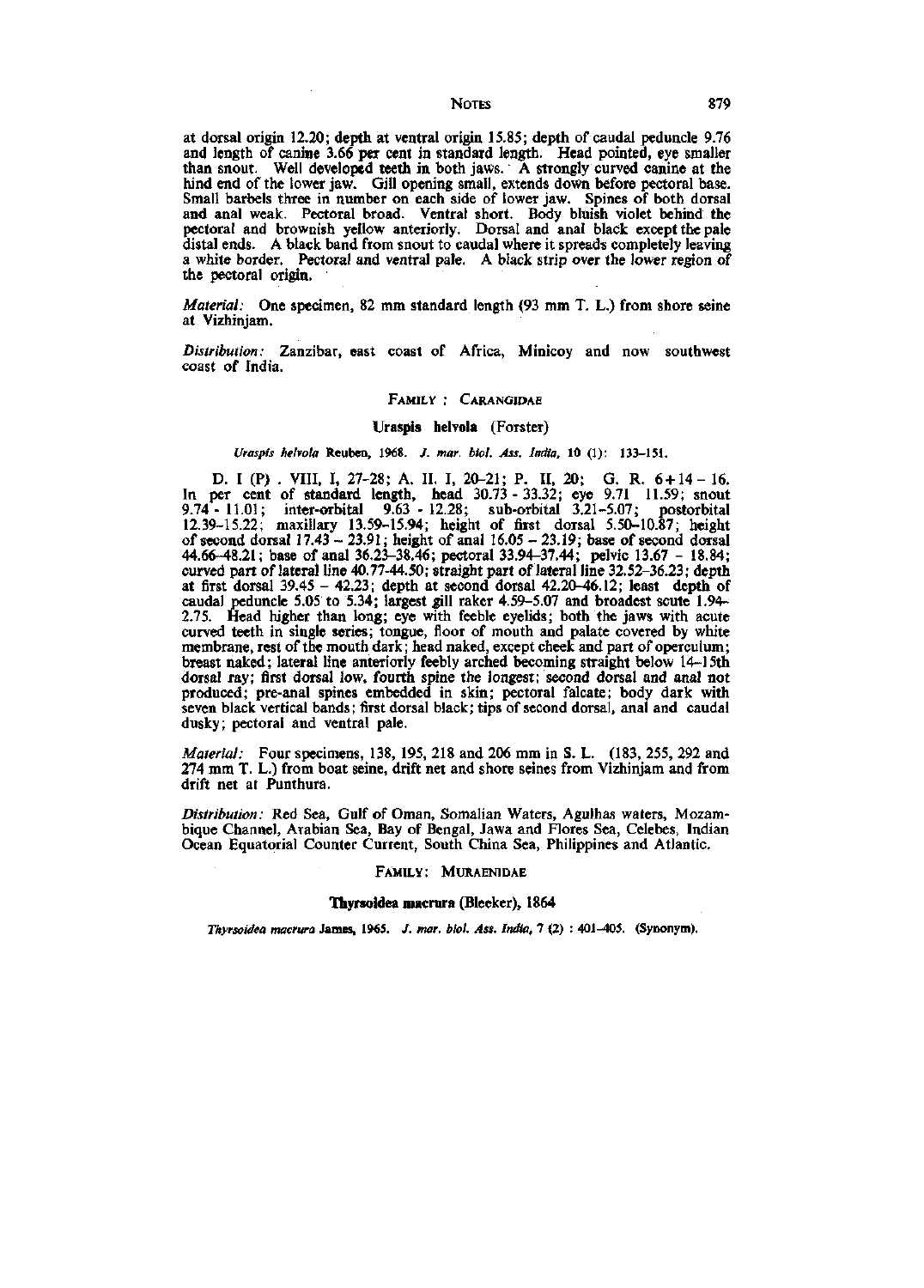Head 8.00 ; eye 0.26; snout 0.57; interorbital 0.43; pre-dorsal distance 4.63; snout to vent 33.86; snout to anal 34.66; length of dorsal 94.03; length of anal 64.23; height at orbit 0.74; height at gill opening 2.60; height at anus 1.69; height half metre in front of tip of tail 1.14; width of body at gill opening 0.97; width of body at midway between gill opening and anus 1.23; width of body at anus 1.20; width of body half metre in front of tip of tail 0.43; maxillary length 2.43; mandibular length 3.14; length of stomach 14.69; length of intestine 14.42; and length of testes 8.00 per cent of total length.

Head pointed; eye small; anterior nostril tubular, situated on top of snout, posterior nostril on top of head above front border of eye; teeth pointed; maxillaries with 24 teeth in outer row and 12 in inner row; medially 4 long depressible fang-like teeth; dorsal and anal confluent with caudal and densely enveloped in skin; lateral line distinct with single row of whitish horizontal streaks; dark brown above and whitish below; fins tinged with black.

*Material:* 1 specimen 3,500 mm in T. L. from boat seine at Vizhinjam.

*Distribution:* Arabian Sea, Indo - Australian Archipelago, Pacific.

*Note:* The specimen recorded now is the longest of the moray eels recorded so far in India.

## FAMILY: DIODONTIDAE

#### **Chilomycteras orbicularis** (Bloch)

### *Diodon orbicularis* Bloch, 1785. *Naturges. Ausland Fishe, \: Ti.*

D. 11; A. 10; C. 9; P. 20. Head 30.47; eye 7.81; snout 5.47; inter-orbital 16.41; pectoral 20.31; height of body 39.06; height of dorsal 19.53; height of anal 17.97; and least depth of caudal peduncle 5.47 in standard length.

Three spines above eye forming a supra-orbital ridge; a small spine directed outwards between eye and corner of mouth; nasal organ as compressed tube on inter-orbital space, closed above and with an anterior and a posterior opening; nine series of spines between snout and dorsal, row of spines above eye is followed by a row of six spines, second above gill opening, first midway beween last superorbital spine and second post-orbital; sixth spine below origin of dorsal; chin without spines; spines with three pronged base; dorsal rounded; origin of anal below end of dorsal and fin rounded; caudal peduncle without spines.

*Material:* Three specimens from shore-seine at Vizhinjam and Punthura.

*Distribution:* Indian Ocean - Molucca Island, Cape of Good hope, Persian Gulf, Arabian Sea and Pacific Ocean.

#### Diodon hystrix (Linnaeus) 1758

*Diodon hystrix* Day, 1878. *Fishes of India,* pp. 708 (Synonyms).

D. 12; A. 12; P. 20; C. 12. Tip of snout to dorsal origin72.2; tip of snout to anal origin 48.8; tip of snout to gill opening 32.6; tip of snout to nostril 7.0; tip of snout to eye 16.3; tip of snout to vent 62.8; diameter of eye 7.0; cleft of mouth 16.3; maximum height 30.2; height of caudal peduncle 11.6; lateral depth 34.9 interorbital space 30.2; length of dorsal fin 9.3; anal 9.3; pectoral 19.8; caudal 15.1; per cent of standard length. Number of rows of spines from snout to dorsal 19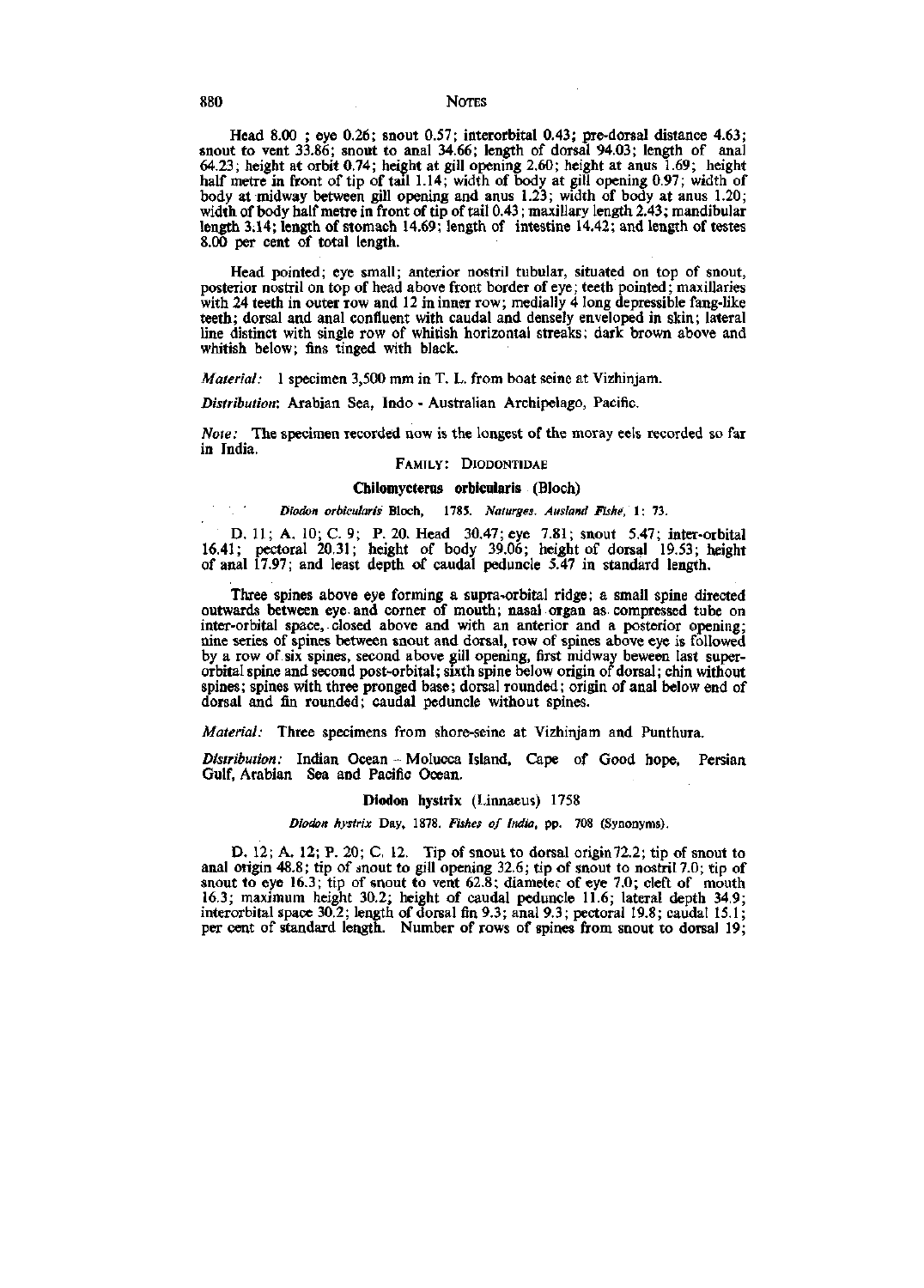transverse rows of spines on interorbital 7; transverse rows of spines above pectoral bases 12. *Colour:* Light brown above, pale below; dark spot at base of most spines; body spotted all over independant of spines; fins dark spotted.

*Material:* One specimen 430 mm S. L. (515 mm T. L.) from shore-seine at Vizhinjam

*Distribution:* Red sea through seas of India, Malay Archipelago and Pacific.

#### Diodon holacanthus Linnaeus

### *Diodon holacanthus* **Linnaeus, 1758.** *Syst. Nat.* **e 10 pp. 335.**

D.12; A. 12; P. 22; C. 7. Tip of snout to dorsal origin 80.0; tip of snout to anal origin 78,5; tip of snout to gill opening 43.7; tip of snout to nostril 10.4; tip of snout to eye 17.4; tip of snout to vent 69.4; diameter of eye 10.4; cleft of mouth 13.9; maximum height 34.7; height of caudal peduncle 7.0; lateral depth 41.7; inter orbital space 31.2; length of dorsal fin 20.8; anal 20.8; pectoral 20.1; caudal 20.8 per cent of standard length. Number of rows of spines from snout to dorsal 14; transverse rows of spines above pectoral bases 12; transverse rows of spines on interorbital 7. *Colour:* Body light grey; pale yellowish white blotches immediately behind dorsal base; fins without spot; dark blotches on the inter orbital space, post orbital above pectoral, infront of dorsal and base of dorsal; base of most spines with yellow spot in fresh specimens.

*Material:* One specimen 144 mm S. L. (174 mm T. L.) from shore seine at Vizhinjam

*Distribution:* South African Coasts, now south west coast of India.

#### Diodon maculifer Kaup

#### *Diodon maculifer* **Kaup, 1855.** *Wiegm. Archiv. Naturge,* **P. 229,**

D. 12; A. 12-13; P.20; C. 7. Tip of snout to dorsal origin 86.0; tip of snout to anal origin 89.0; tip of snout to gill opening 47.4; tip of snout to nostril 7.4; tip of snout to eye 15.8; tip of snout to vent 78.7; diameter of eye 11.6; cleft of mouth 12.6; maximum height 63.2; height of caudal peduncle 7.4; lateral depth 74.0; Interorbital space 31.6; length of dorsal fin 12.6; anal 9.5; pectoral 19.0; caudal 23.2 per cent of standard length. Number of rows of spines from snout to dorsal 17; transverse rows of spines above pectoral base 9, *Colour :* Body light brown with dark velvetty brown patches on the dorsal side; minute black spots on the body, conspicuous on the caudal peduncle; fins spotted.

*Material:* One specimen 95 mm S. L. (120 mm T. L.) from shore seines at Vizhinjam. *Distribution:* South African coasts and now south west coast of India.

*Remarks:* Smith (1961) recognised *D. maculifer* as a valid species but de Beaufort (1962) has considered it a synonym of *D. holacanthus.* The material collected at Vizhinjam consisted of three distinct species of *Diodon* and hence full descriptions of three species were given. Based on the differences observed in the present material we consider *D. maculifer* as a separate species from *D. holacanthus.* 

*Central Marine Fisheries Research Substation,* M. D. K. KUTHALINGAM *Vizhinjam.* M. S. RAJAGOPALAN

P. V. SREENIVASAN N. RADHAKRISHNAN S. LAZARUS

P. LIVINGSTON